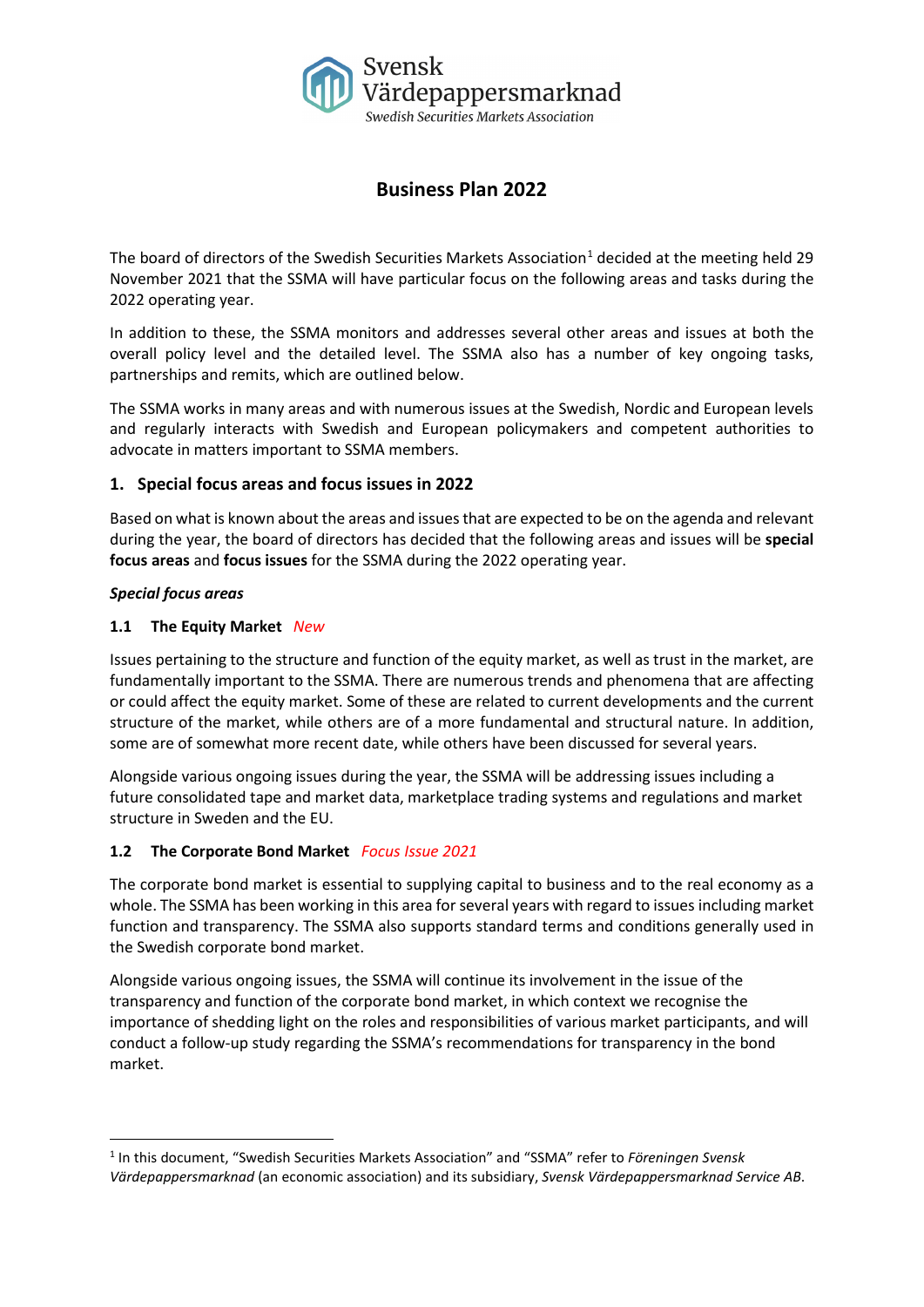

Moreover, the effort is ongoing to update the SSMA's standard terms and conditions for corporate bonds and address issues that have emerged ahead of and in connection with this review.

# **1.3 The Money and Bond Markets** *New*

The money and bond markets play a key role as a source of short-term and long-term financing for the state, local authorities, businesses and banks. In this way, the market enhances the opportunities of public and private market participants to operate and further develop their organisations. Conversely, the markets fill an important function for investors seeking to invest a portion of their savings or liquidity in bonds and money market instruments.

Alongside various ongoing issues, the SSMA will continue its involvement in discussions of the future interbank market, market functioning and matters related to SWESTR (the Swedish krona Short Term Rate) and other reference rates.

# **1.4 Post-Trade** *Focus Issue 2021*

The financial infrastructure and related issues are of vital importance to the SSMA and its members. The SSMA provides a member forum for internal discussions and dialogue with relevant external stakeholders. The SSMA participates in committees and working groups where post-trade issues relevant to SSMA members are discussed.

Alongside various ongoing issues during the year, the SSMA will analyse and address issues related to the review of regulations on securities settlement and central securities depositories. The SSMA is also actively involved in the effort to harmonise post-trade processing with the standards applied in the EU. In addition, the SSMA will continue to engage with its members and relevant external parties in relation to the implications and consequences of Swedish affiliation with T2S.

#### *Special focus issues*

# **1.5 Sustainable Financing** *Focus Issue 2021*

Sustainability and matters related to ESG (environmental, social and governance) are high on the agenda of the financial market, as they are in other segments of society. The SSMA focuses on issues related to the securities market, but will also be in contact with other ESG issues. The SSMA seeks to raise the level of knowledge surrounding the sustainable securities market while monitoring regulatory developments and discussing and addressing relevant issues.

Alongside various ongoing issues during the year, the SSMA will monitor and address issues related to green bonds, providing sustainability information to clients, sustainability reporting and ESG analysis, and issues related to suitability assessment and product governance in MiFID II.

#### **1.6 Continuity and Information Security** *Key Issue 2021*

The SSMA has been working for several years with issues related to continuity and information security, which involves both infrastructure readiness at the macro level as well as micro-level issues. The SSMA plays a key role in cooperation among its members in this area. The secretariat also engages in active dialogue with other relevant market participants and social actors.

Alongside various ongoing issues and partnerships during the year, the SSMA will be working with issues related to continuity and information security and will, in that connection, participate in a comprehensive exercise with other market participants and competent authorities.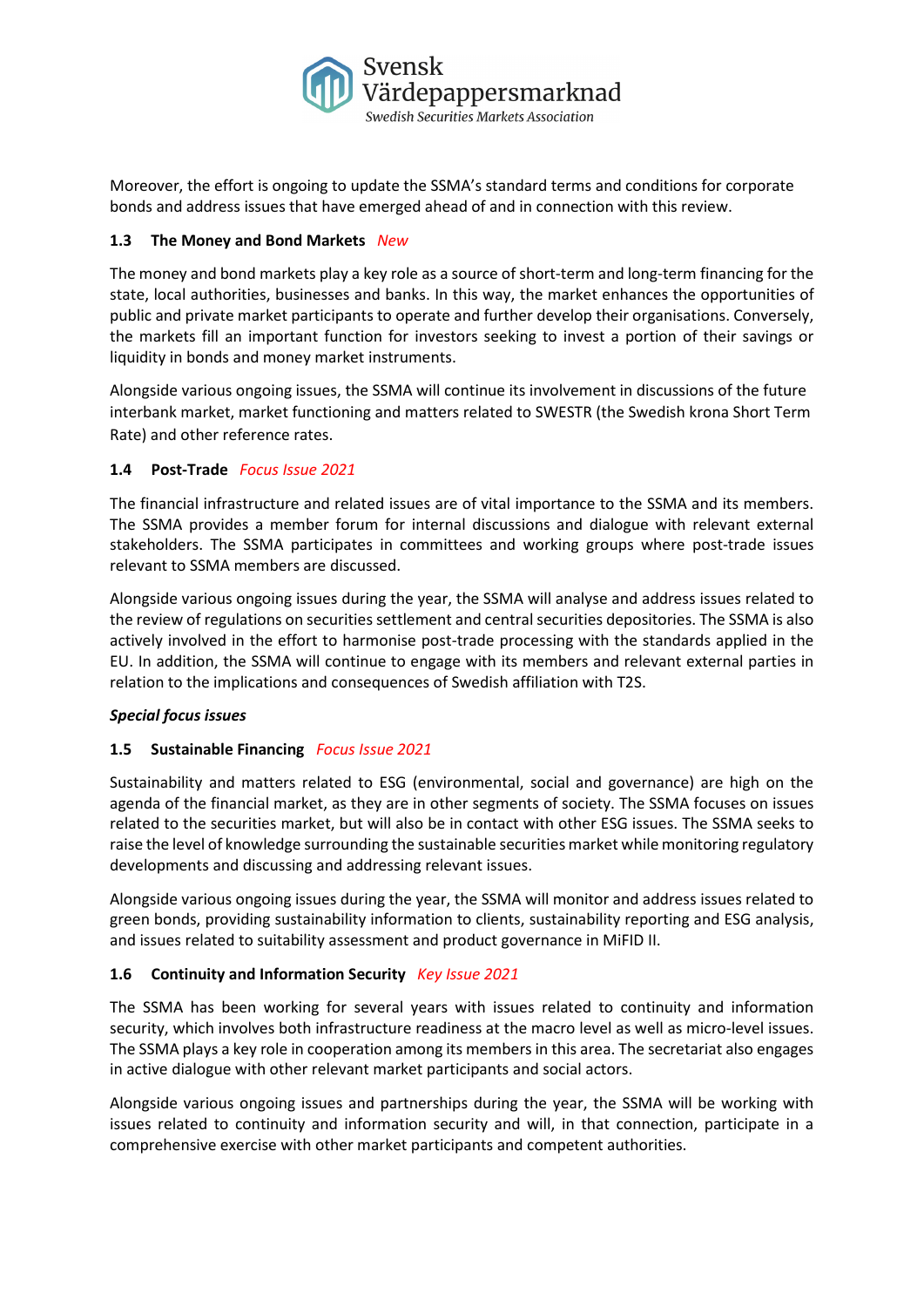

#### **1.7 Market Monitoring and Market Abuse** *New*

The SSMA works on an ongoing basis with issues related to market monitoring and market abuse, including those related to short selling, flagging and insider dealing. Discussions are taking place in this context on issues including the interpretation and application of relevant regulations, new legal cases and decisions by competent authorities, as well as monitoring of the markets.

Alongside various ongoing issues during the year, the SSMA will discuss and deal with the review of sections of the EU Market Abuse Regulation and engage in dialogue with the government ministries and authorities involved.

# **1.8 MiFID II/MiFIR Review** *Focus Issue 2021*

Issues pertaining to MiFID/MiFIR are of crucial importance to SSMA members. The SSMA plays a key role through initial and ongoing advocacy and consultation efforts as well as through implementation and interpretation of the regulations with SSMA members.

Alongside various ongoing issues during the year, the SSMA will be discussing and addressing the review of the rules on market structure in MiFID II and MiFIR, both within the SSMA and in partnerships at the Nordic and European level. The pertinent issues include consolidated tape, market data, transparency rules and best execution.

#### **1.9 Diversity** *Key Issue 2021*

There are numerous and complex components to diversity, which include but also extend far beyond the securities market. The issues that the SSMA is working with include the challenge of attracting and retaining women and people of diverse backgrounds in the industry.

Alongside various ongoing issues during the year, the SSMA will highlight issues and research on diversity while taking lessons learnt in other countries into account, both independently and in partnership with other stakeholders, as well as actively supporting networking with particular focus on women in the financial market.

#### **1.10 Strategy for Retail Investors** *New*

The EU Commission's Retail Investment Strategy is aimed at adapting several regulations to the needs and profile of retail investors. Several different areas and issues that are important to SSMA members are addressed within the framework of the strategy.

Alongside various ongoing issues during the year, the SSMA will address and discuss proposals on new and amended EU legislation oriented towards retail investors, with particular focus on investor protection rules in MiFID II and PRIIPs.

#### **2. Key Ongoing Tasks**

Alongside its work with the focus areas and focus issues outlined above, the SSMA has several key ongoing tasks, partnerships and remits.

#### **2.1 Economic Monitoring and Analysis** *Key Issue 2021*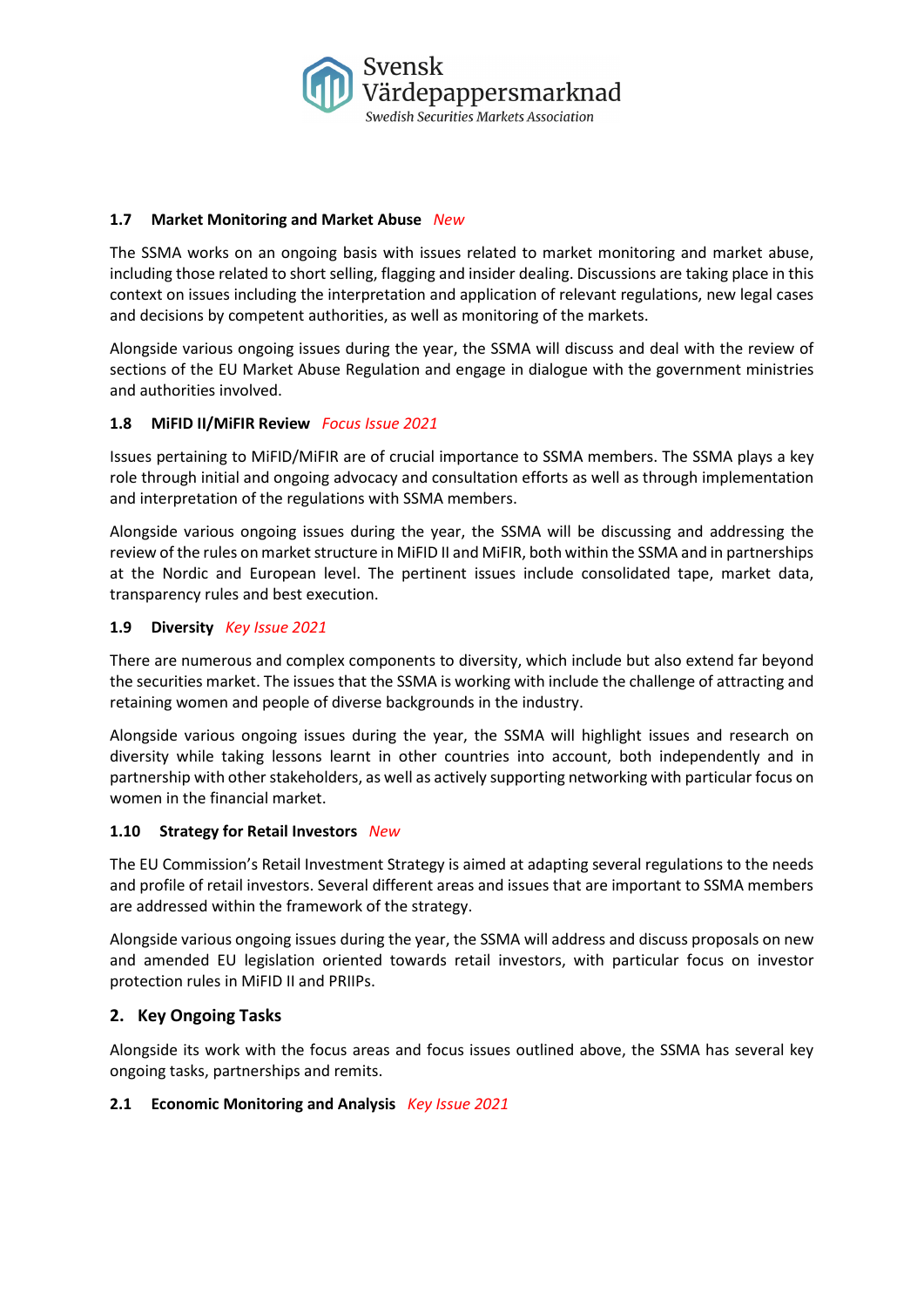

In terms of scope and development, the Swedish securities market stands up well in comparison to other markets in the EU. Information about the market at the macro- and micro-levels is valuable to the SSMA's advocacy work and is a regular basis of discussion in the working groups.

The SSMA will be working during the year to disseminate information about the securities market to both SSMA members and relevant external recipients.

# **2.2 Supporting Implementation of New Regulations** *Focus Issue 2021*

The SSMA runs about 50 working groups that address everything from broad policy issues to more specific implementation issues. The discussions within the working groups constitute key support in connection with implementing regulations that are important to SSMA members.

Several central regulations will be negotiated, reviewed and implemented during the operating year. The SSMA will provide forums during the year at which relevant issues can be discussed among the members, but also with policymakers and competent authorities at the national and European levels.

#### **2.3 Communication** *Key Issue 2021*

In the last operating year, the SSMA has changed its name, launched a new logo and website and prepared a communication strategy under the direction of a head of communications employed jointly by the SSMA and SwedSec.

During the operating year, the SSMA will be working actively to increase the scope and quality of internal and external communications.

### **2.3 Self-regulation**

During the year, the SSMA will continue its ongoing efforts to update the SSMA's self-regulation with a view to ensuring that it is current and relevant to SSMA members.

# **3 Partnerships and Associations**

The SSMA partners with other associations and organisations on an ongoing basis and interacts regularly with policymakers, competent authorities and other external stakeholders in Sweden and abroad.

#### **3.1 Partnerships and Engagement in Sweden**

The SSMA has been collaborating with other industry associations in Sweden for several years. These partnerships are effective and highly valuable.

#### **3.2 Partnerships and Engagement in the Nordics** *Key Issue 2021*

The SSMA collaborates with equivalent associations in Denmark, Finland and Norway within the framework of the Nordic Securities Association, with particular focus on advocacy within the EU.

#### **3.3 Partnerships and Engagement at the EU level** *Key Issue 2021*

The SSMA has maintained active engagement with EU institutions in Brussels and the European Securities and Markets Authority (ESMA) in Paris.

The SSMA participates in various partnerships at the EU level and SSMA staff participate regularly in meetings, conferences and working groups that address financial market issues within the EU.

#### **3.4 International Partnerships and Engagement**